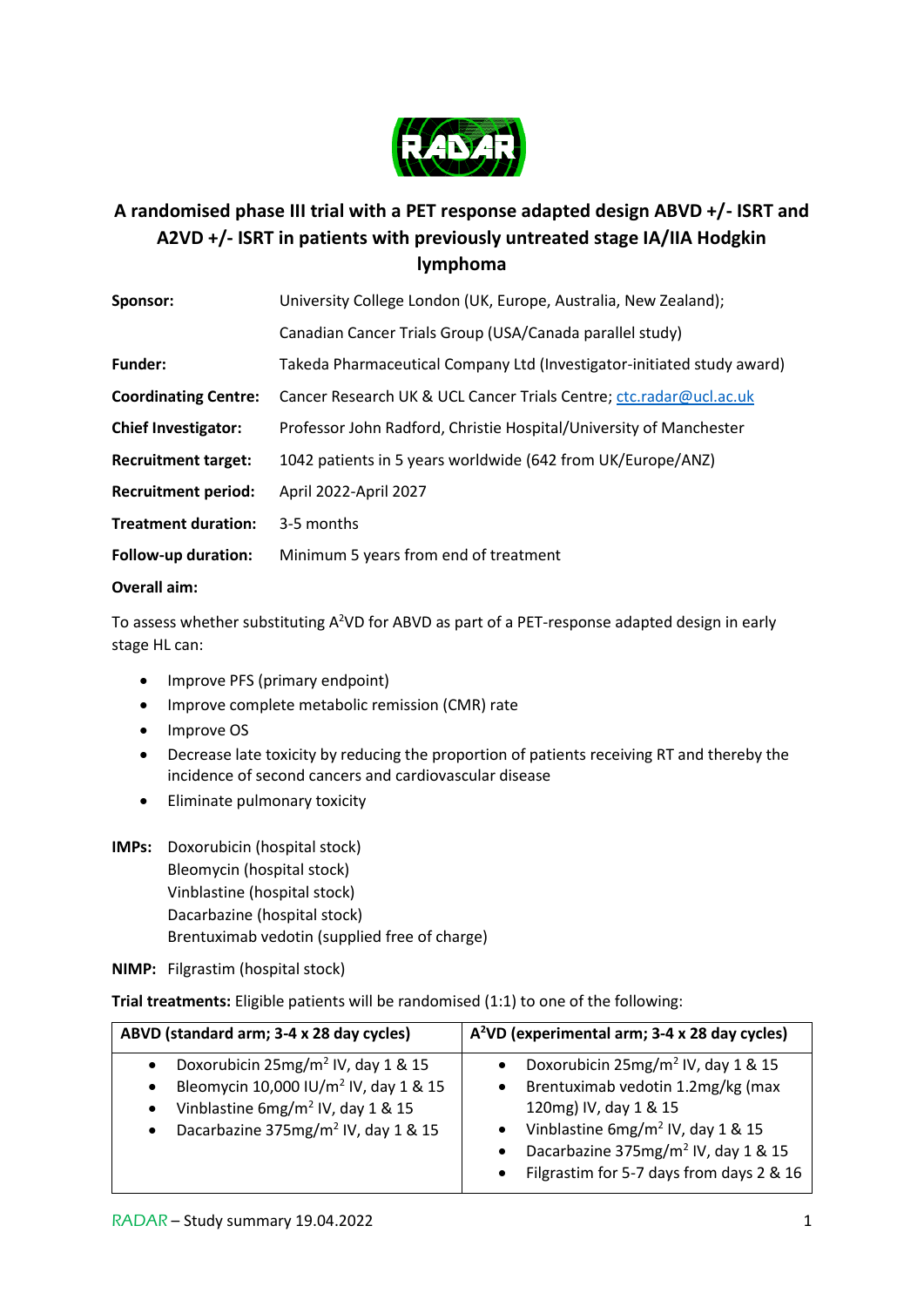#### **Schema**



**\***unless intention to give RT stated pre-treatment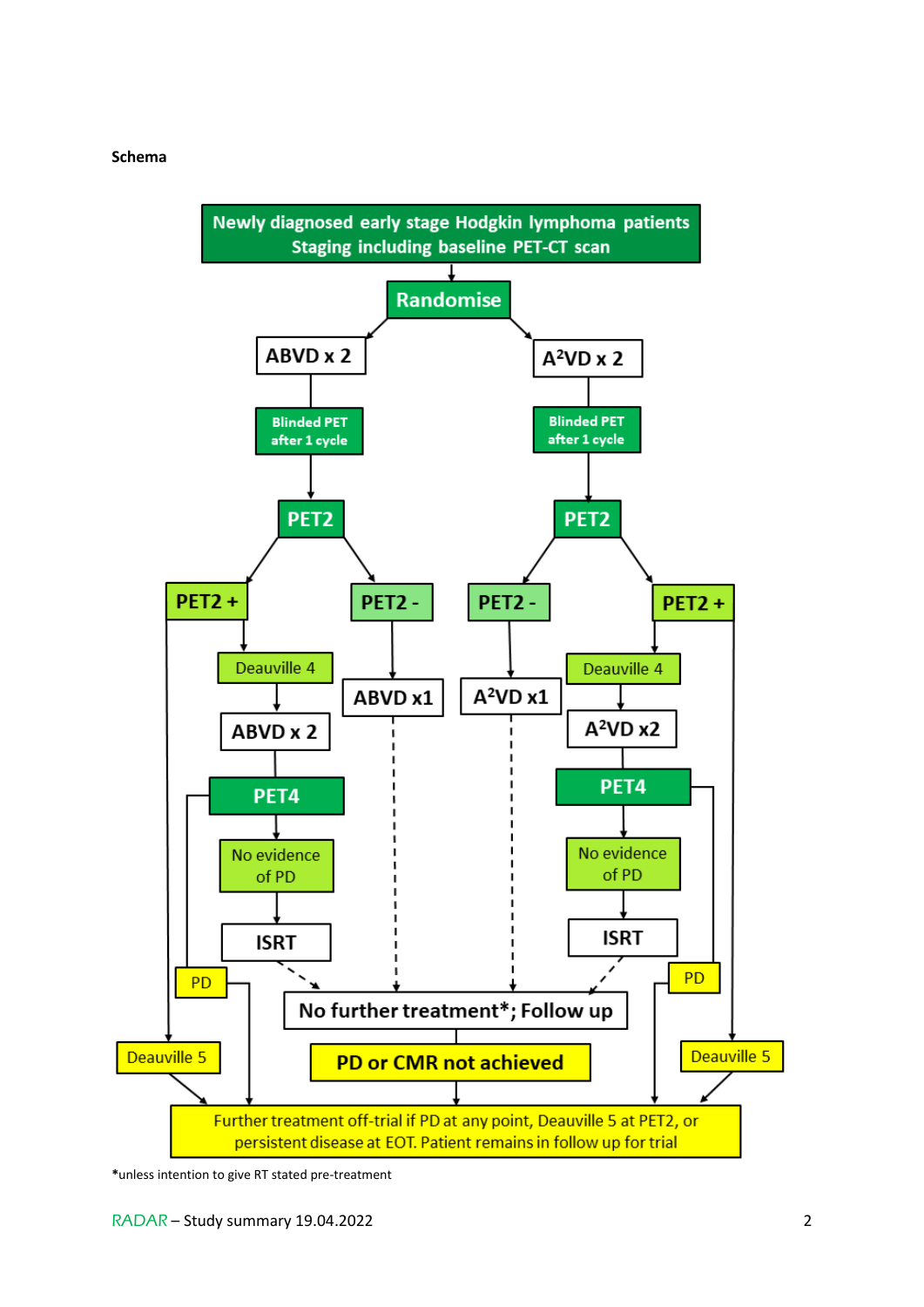**Radiotherapy:** Involved site radiotherapy (planned as per the International Lymphoma Radiation Oncology Group guidelines, recommended dose 30Gy) will be given to:

- Patients with Deauville score 4 on PET2, following completion of chemotherapy.
- Patients who have CMR (score 1-3) on PET2 where the treating clinician has indicated prior to study entry that they intend to give the patient radiotherapy regardless of PET2 result)

#### **PET QA**:

- In the UK, PET QA will be undertaken by the UK PET Core Laboratory at St Thomas' Hospital, London.
- Scanning cannot start at participating PET scanning facilities until written confirmation of compliance with trial requirements has been received from the PET Core Laboratory
- Scans must be performed in line with the trial PET imaging manual

**PET central review:** The following scans will be centrally reviewed as part of the trial:

- Baseline scan (to be sent to the core laboratory for comparison with later scans)
- PET1 (cycle 1 day 24-27); Optional exploratory scan (Deauville Score will not be reported)
- PET2 (cycle 2 day 24-27): PET score will be reported; determines subsequent treatment

Scans will be submitted for review via the WIDEN web-based platform [\(http://www.dixitsolutions.com/widen\)](http://www.dixitsolutions.com/widen)

**Samples for translational research:** Patients will be asked to consent for the following samples to be sent for translational research:

- Diagnostic tumour block (including retention of tissue microarrays and sections for use in future research; remaining material will be returned)
- Peripheral blood in silica serum and streck tubes (up to 4 sequential samples)

Kits will be provided for collection and shipping of samples.

No processing is required at site.

#### **Inclusion criteria:**

- 1. Males and females aged 16-69 years (inclusive)
- 2. Histologically confirmed classical Hodgkin lymphoma
- 3. Stage I or II with no mediastinal bulk disease or B-symptoms. Bulky disease at other sites is acceptable. Extranodal disease (single extranodal site (stage I) or contiguous extranodal extension (stage II)) is acceptable
- 4. ECOG performance status 0-2
- 5. No previous treatment for Hodgkin lymphoma
- 6. Fit to receive anthracycline based chemotherapy
- 7. Creatinine clearance (measured or calculated) >40ml/min
- 8. Total bilirubin <1.5xULN unless attributable to disease or known Gilbert's syndrome
- 9. ALT or AST <2xULN
- 10. Adequate bone marrow function: Neutrophils ≥1.0 x 10<sup>9</sup>/l, platelets ≥100 x 10<sup>9</sup>/l
- 11. Haemoglobin ≥8g/dl
- 12. Willing and able to comply with the requirements of the protocol, including contraceptive advice where applicable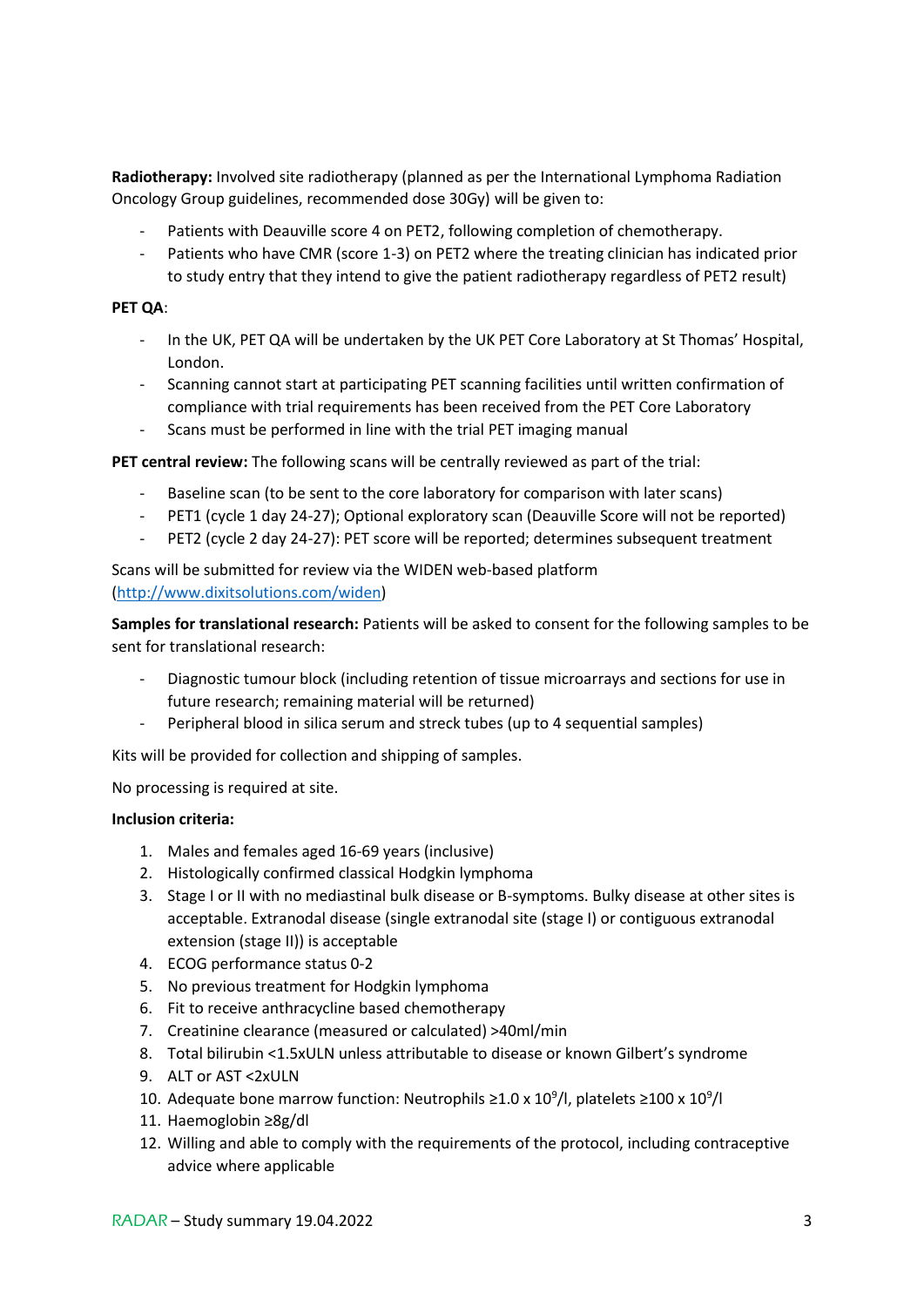#### 13. Written informed consent

### **Exclusion criteria:**

- 1. Previous treatment for Hodgkin lymphoma
- 2. Infradiaphragmatic disease
- 3. Nodular lymphocyte predominant Hodgkin lymphoma
- 4. Absence of FDG-avid lymphoma lesions on baseline PET scan
- 5. Age 70 years or over, or 15 years and under
- 6. Other cancer diagnosed within the past 5 years apart from completely excised carcinoma in situ of any type and basal or squamous cell carcinoma of the skin
- 7. Recurrent or persistent other cancer within the last 5 years irrespective of date of initial diagnosis
- 8. Pre-existing sensory or motor peripheral neuropathy from any cause, grade ≥1
- 9. History of, or current progressive multi-focal leukoencephalopathy or other chronic condition of the brain
- 10. Symptomatic neurologic disease compromising normal activities of daily living or requiring medications
- 11. Infection with HIV, hepatitis C or active hepatitis B infection (surface antigen or DNA positive)
- 12. Any active systemic viral, bacterial, or fungal infection requiring systemic antibiotics, antivirals or antifungals within 2 weeks prior to first study drug dose
- 13. Receiving or recently treated with any other investigational agent (within 4 weeks of trial entry)
- 14. Pregnant or breastfeeding women
- 15. Known hypersensitivity to recombinant proteins, murine proteins, or to any excipient contained in the drug formulation of brentuximab vedotin or any component of ABVD
- 16. Known history of any cardiovascular or respiratory conditions that would preclude anthracycline or bleomycin administration
- 17. Other significant medical or psychiatric comorbidity that in the opinion of the investigator would make administration of ABVD or A<sup>2</sup>VD hazardous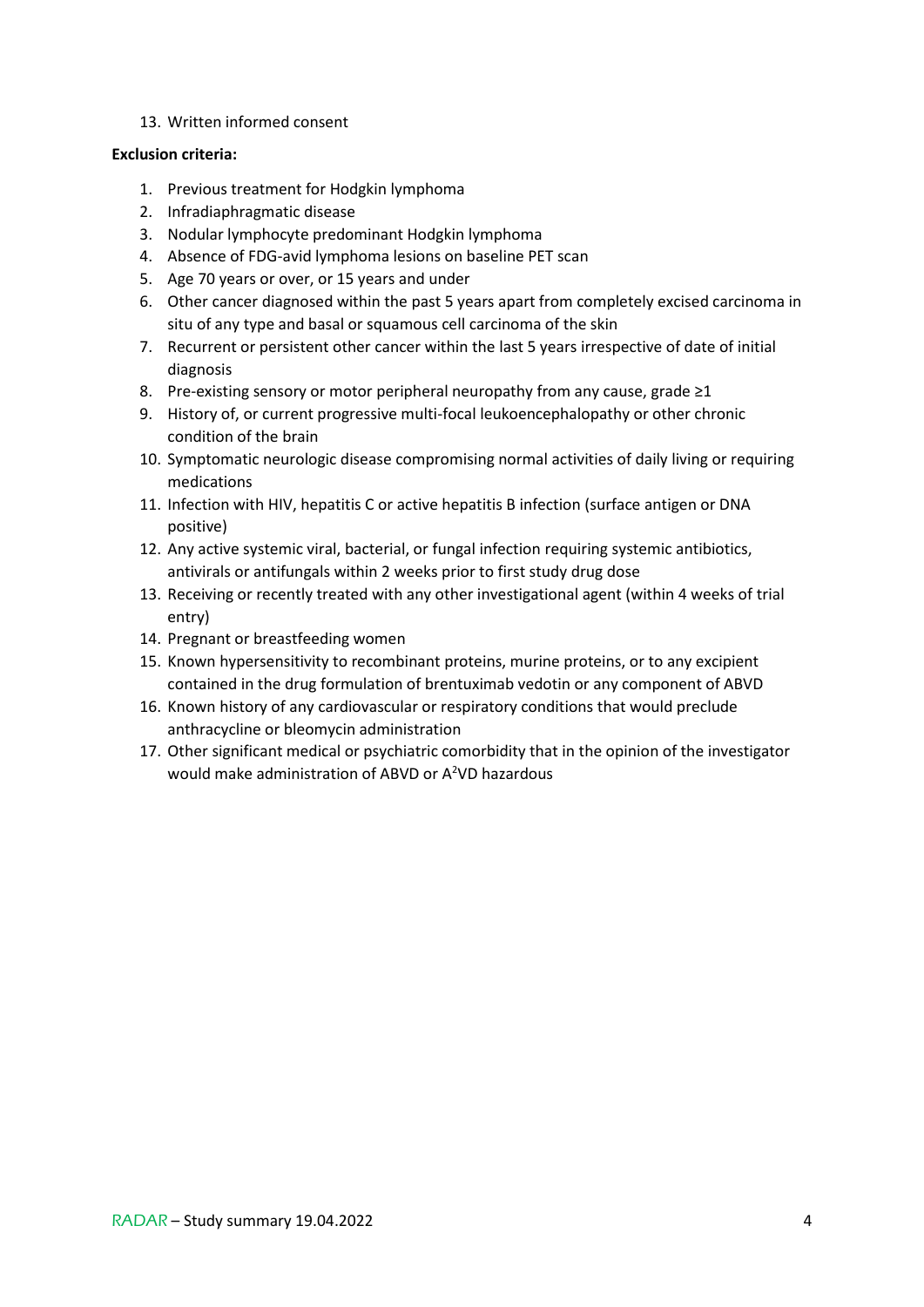# **SUMMARY OF PATIENT PARTICIPATION IN RADAR**

Initially everyone will have the same tests and treatment:



If the PET-CT scan after two cycles of treatment is 'negative' (the lymphoma has gone away), this is what will happen next:

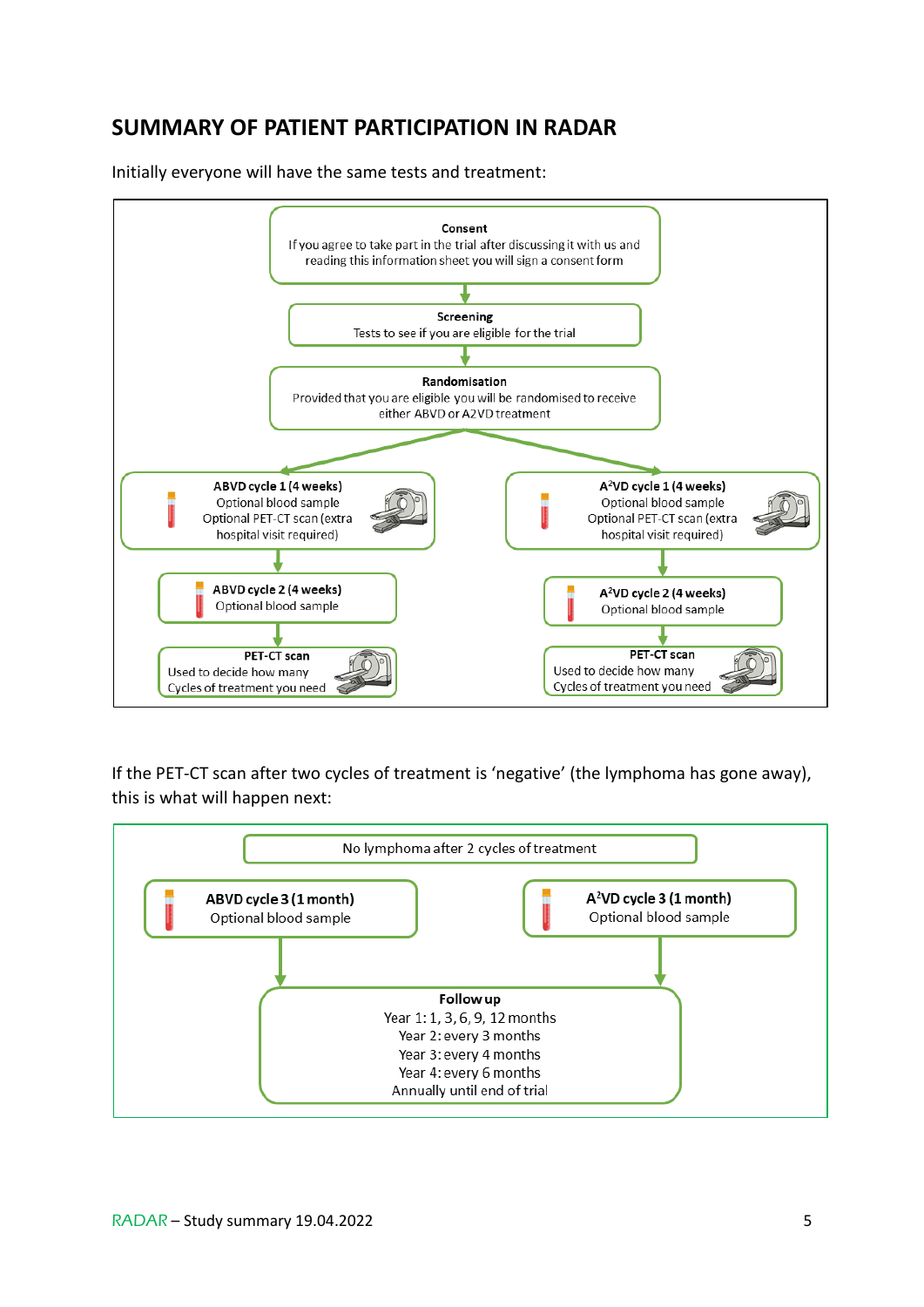If the PET-CT scan after two cycles of treatment is 'positive' (the patient still has some lymphoma in their body), this is what will happen next:



The table on the next page summarises what will be done at each follow up visit.